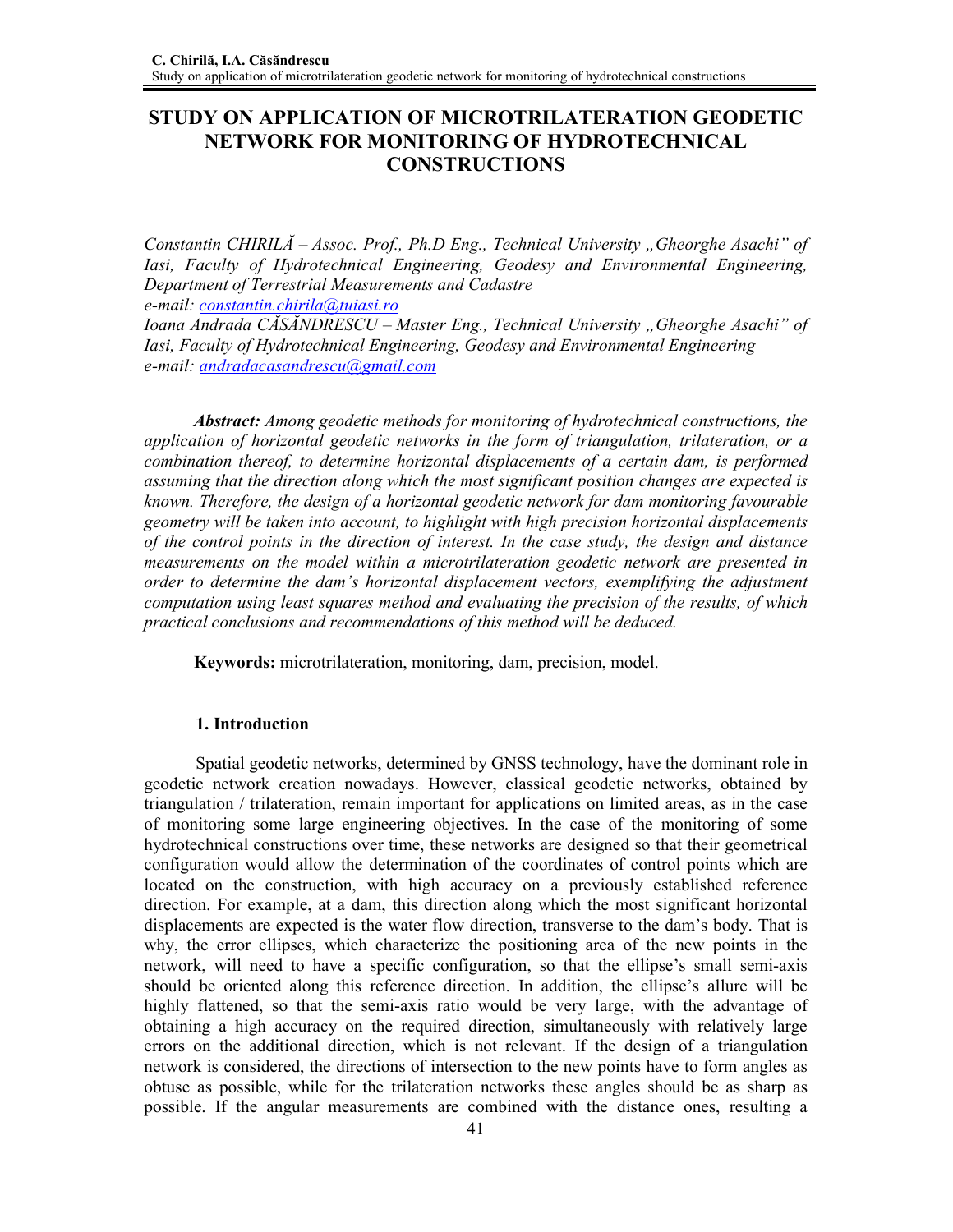triangulation / trilateration network, the ellipses' configuration is not rigorously anticipated, this fact depending of the involvement of weights in the distinct measurement of angular and distance elements.

Practical implementation of a microtrilateration geodetic network may have certain advantages, both regarding the work procedure and the simplicity of calculation. This way, the calculation of the horizontal displacement vector of a dam, through several cycles of measurements, may be a viable alternative versus the classical approach through geodetic microtriangulation networks.

## **2. Materials and methods**

To simulate the situation of a dam monitoring, a system in the form a wainscot plate was built, on whose vertical surface 15 control points were marked, which were placed on 3 rows with a 50 cm horizontal spacing and a 35 cm vertical spacing between them (Figure 1).



*Figure 1- The spacing of the control points materialized on the wainscot plate* 

The microtrilateration geodetic network was projected with 4 station points (A, B, C and D), which were materialized on a wooden beam with a 70 cm horizontal spacing (Figure 2).



*Figure 2- The spacing of the station points materialized on the wooden beam*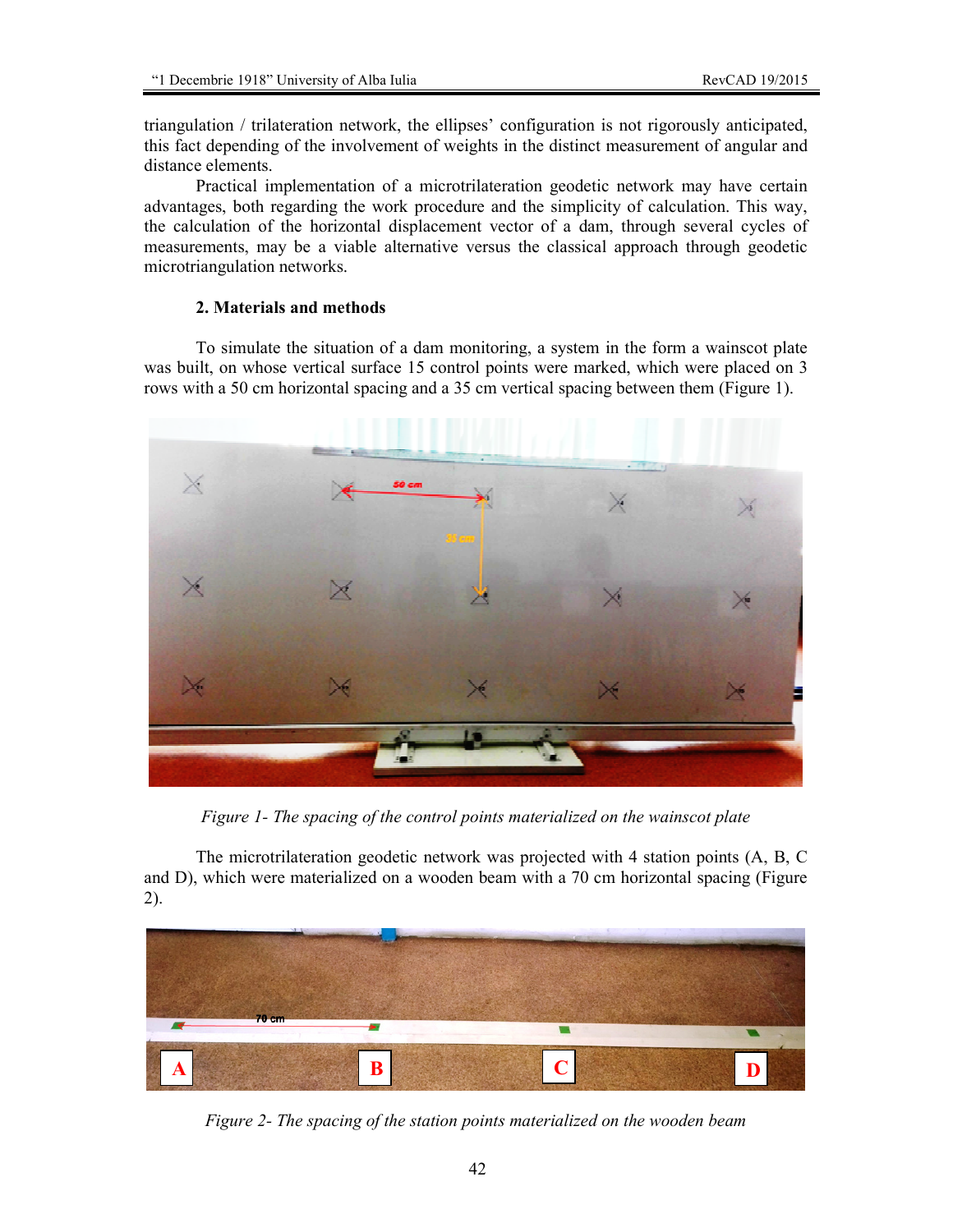Point A also represents the rectangular XOY system origin, from which have been performed supplementary horizontal direction measurements in every observation cycle towards the 15 control points, in order to obtain a preliminary coordinates set.

The OY axis connects station points (A, B, C, D), being pointed in the beginning of every cycle of measurements, on the AD direction. The OX axis is chosen to be perpendicular on the OY axis, being oriented on the perpendicular direction on the model plate surface (the direction of system displacement).

The layout of the microtrilateration network with control points, station points and the direction configuration is represented in Figure 3.



*Figure 3- The layout of the microtrilateration geodetic network* 

The distance measurements were performed using the total station Leica TC(R) 405, in the reflectorless mode, for medium lengths of approximately 50 meters. According to the technical specifications, the distance measuring precision is 3mm + 2ppm.

Measurements were performed from the 4 station points, resulting 3 distances for every control point. By station processing, mean distance and mean square error, expressed in absolute and relative form have been obtained. The values interval for mean distance error was set between  $[0.1 - 0.6$  mm], and in the relative expression, between  $[1:500 000 -$ 1:80 000].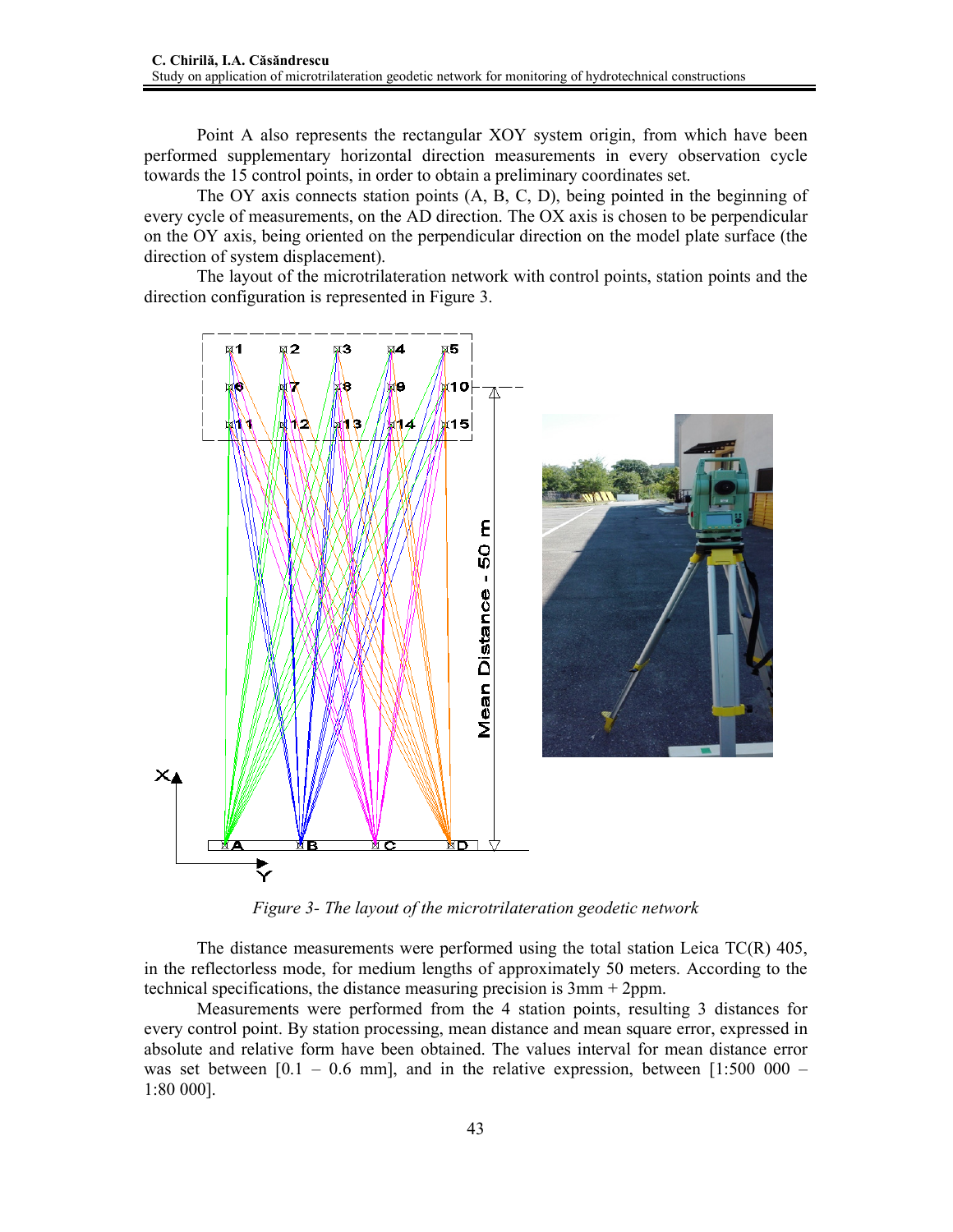The microtrilateration geodetic network was rigorously adjusted, applying the least squares principle, the indirect observation method, to every measurement cycle.

For preliminary elements computation, it was taken into account the assignment of arbitrary coordinates to station point A (1000, 1000), the other station points being translated on OY axis, by 70 cm each. The preliminary coordinates of the control points have been obtained by radial survey from station point A, knowing the values of the horizontal directions measured from that station point to station point D (located on the OY axis) and to all 15 new points (1, 2, ... , 15).

The functional model was weighted for every measured distance, according to the mean square errors determined in the station measurements processing stage.

#### 3. **Results and discussions**

After calculation of the adjustment process of the microtrilateration geodetic network, the evaluation reports of result precision for all three measurement cycles could be elaborated, where the plate was moved on OX direction by 1 cm each time. For the initial cycle, the results obtained for the definitive coordinates of control points, the mean square errors on the axis coordinate direction and the elements of errors ellipses for the new points are further presented (Table 1).

| No.            | Adjusted coordinates |          | Mean square errors |            | Error ellipse elements |        |                   |
|----------------|----------------------|----------|--------------------|------------|------------------------|--------|-------------------|
| point          | X(m)                 | Y(m)     | $s_x(m)$           | $S_{V}(m)$ | A(m)                   | B(m)   | $\Theta$ (g c cc) |
| 1              | 1050.556             | 1000.342 | 0.0009             | 0.0423     | 0.0423                 | 0.0007 | 99.1111           |
| $\overline{2}$ | 1050.487             | 1000.848 | 0.0007             | 0.0422     | 0.0422                 | 0.0007 | 99.7444           |
| 3              | 1050.418             | 1001.281 | 0.0007             | 0.0422     | 0.0422                 | 0.0007 | 100.2889          |
| 4              | 1050.348             | 1001.822 | 0.0011             | 0.0434     | 0.0434                 | 0.0007 | 101.1000          |
| 5              | 1050.278             | 1002.356 | 0.0015             | 0.0604     | 0.0604                 | 0.0009 | 101.3000          |
| 6              | 1050.527             | 1000.340 | 0.0010             | 0.0435     | 0.0435                 | 0.0007 | 98.9778           |
| 7              | 1050.459             | 1000.890 | 0.0015             | 0.0810     | 0.0810                 | 0.0009 | 99.0889           |
| 8              | 1050.390             | 1001.395 | 0.0009             | 0.0809     | 0.0809                 | 0.0009 | 99.7333           |
| 9              | 1050.322             | 1001.805 | 0.0009             | 0.0808     | 0.0808                 | 0.0009 | 100.2444          |
| 10             | 1050.252             | 1002.246 | 0.0014             | 0.0440     | 0.0440                 | 0.0009 | 101.5111          |
| 11             | 1050.498             | 1000.178 | 0.0010             | 0.0960     | 0.0960                 | 0.0009 | 99.6778           |
| 12             | 1050.429             | 1000.735 | 0.0009             | 0.0606     | 0.0606                 | 0.0009 | 99.9556           |
| 13             | 1050.359             | 1001.309 | 0.0007             | 0.0421     | 0.0421                 | 0.0007 | 100.3222          |
| 14             | 1050.292             | 1001.726 | 0.0026             | 0.0851     | 0.0851                 | 0.0011 | 101.7444          |
| 15             | 1050.221             | 1002.292 | 0.0014             | 0.0440     | 0.0440                 | 0.0009 | 101.5778          |

Table 1 – Control points coordinates and elements of precision computation (cycle "0")

For the adjusted distances which were calculated in the first measurement cycle, their values are further presented, followed by corrections and mean square errors after adjustment computation (Table 2).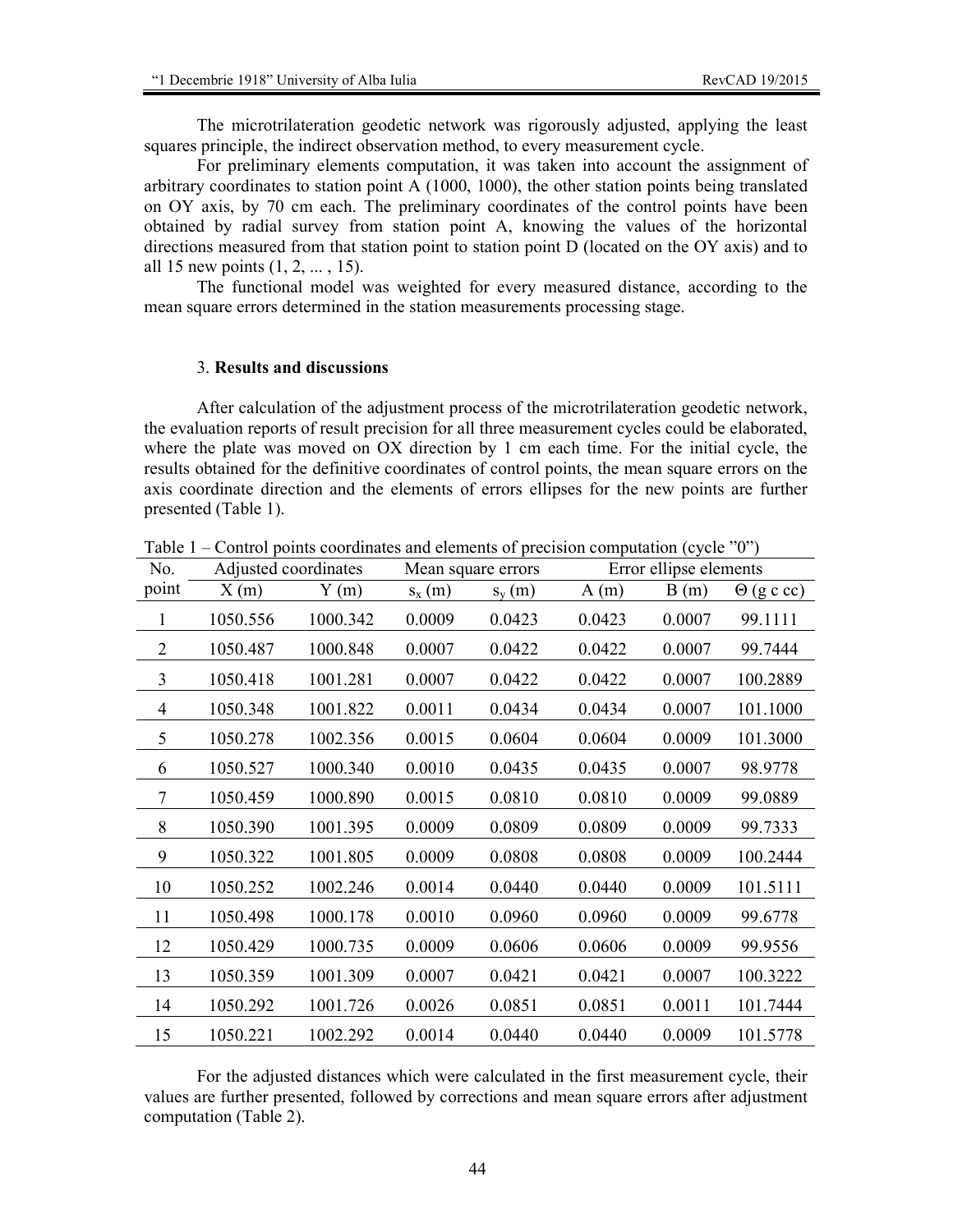| Symbol | Distance | Table $2 -$ Adjusted distances, corrections and mean square critics (cycle $\alpha$ )<br>Correction | Error    | Symbol | Distance | Correction | Error    |
|--------|----------|-----------------------------------------------------------------------------------------------------|----------|--------|----------|------------|----------|
|        | D(m)     | v(m)                                                                                                | $S_D(m)$ |        | D(m)     | v(m)       | $S_D(m)$ |
| $A-1$  | 50.558   | 0.0006                                                                                              | 0.0011   | $C-1$  | 50.568   | $-0.0014$  | 0.0007   |
| $A-2$  | 50.494   | 0.0012                                                                                              | 0.0011   | $C-2$  | 50.490   | $-0.0020$  | 0.0007   |
| $A-3$  | 50.434   | 0.0012                                                                                              | 0.0011   | $C-3$  | 50.418   | $-0.0020$  | 0.0007   |
| $A-4$  | 50.381   | 0.0006                                                                                              | 0.0011   | $C-4$  | 50.349   | $-0.0025$  | 0.0008   |
| $A-5$  | 50.333   | 0.0017                                                                                              | 0.0018   | $C-5$  | 50.287   | $-0.0014$  | 0.0009   |
| $A-6$  | 50.529   | 0.0005                                                                                              | 0.0012   | $C-6$  | 50.538   | $-0.0015$  | 0.0008   |
| $A-7$  | 50.467   | 0.0031                                                                                              | 0.0027   | $C-7$  | 50.462   | $-0.0012$  | 0.0009   |
| $A-8$  | 50.409   | 0.0031                                                                                              | 0.0027   | $C-8$  | 50.390   | $-0.0012$  | 0.0009   |
| $A-9$  | 50.354   | 0.0034                                                                                              | 0.0027   | $C-9$  | 50.324   | $-0.0014$  | 0.0009   |
| $A-10$ | 50.302   | 0.0003                                                                                              | 0.0013   | $C-10$ | 50.259   | $-0.0028$  | 0.0009   |
| $A-11$ | 50.498   | 0.0003                                                                                              | 0.0012   | $C-11$ | 50.513   | $-0.0003$  | 0.0020   |
| $A-12$ | 50.434   | 0.0002                                                                                              | 0.0013   | $C-12$ | 50.433   | $-0.0007$  | 0.0012   |
| $A-13$ | 50.376   | 0.0013                                                                                              | 0.0011   | $C-13$ | 50.359   | $-0.0017$  | 0.0007   |
| $A-14$ | 50.321   | 0.0002                                                                                              | 0.0013   | $C-14$ | 50.293   | $-0.0024$  | 0.0021   |
| $A-15$ | 50.273   | 0.0002                                                                                              | 0.0013   | $C-15$ | 50.229   | $-0.0032$  | 0.0009   |
| $B-1$  | 50.558   | $-0.0002$                                                                                           | 0.0007   | $D-1$  | 50.587   | 0.0010     | 0.0011   |
| $B-2$  | 50.487   | $-0.0008$                                                                                           | 0.0007   | $D-2$  | 50.503   | 0.0016     | 0.0011   |
| $B-3$  | 50.421   | $-0.0008$                                                                                           | 0.0007   | $D-3$  | 50.425   | 0.0016     | 0.0011   |
| $B-4$  | 50.360   | $-0.0008$                                                                                           | 0.0008   | $D-4$  | 50.348   | 0.0005     | 0.0012   |
| $B-5$  | 50.305   | $-0.0002$                                                                                           | 0.0012   | $D-5$  | 50.278   | 0.0002     | 0.0013   |
| $B-6$  | 50.529   | $-0.0003$                                                                                           | 0.0008   | $D-6$  | 50.558   | 0.0010     | 0.0011   |
| $B-7$  | 50.460   | 0.0006                                                                                              | 0.0017   | $D-7$  | 50.474   | 0.0008     | 0.0012   |
| $B-8$  | 50.395   | 0.0006                                                                                              | 0.0017   | $D-8$  | 50.395   | 0.0008     | 0.0012   |
| $B-9$  | 50.334   | 0.0011                                                                                              | 0.0017   | $D-9$  | 50.323   | 0.0009     | 0.0012   |
| $B-10$ | 50.276   | $-0.0021$                                                                                           | 0.0009   | $D-10$ | 50.252   | 0.0003     | 0.0013   |
| $B-11$ | 50.501   | $-0.0004$                                                                                           | 0.0010   | $D-11$ | 50.535   | 0.0035     | 0.0033   |
| $B-12$ | 50.429   | $-0.0001$                                                                                           | 0.0009   | $D-12$ | 50.447   | 0.0044     | 0.0018   |
| $B-13$ | 50.363   | $-0.0011$                                                                                           | 0.0007   | $D-13$ | 50.365   | 0.0015     | 0.0011   |
| $B-14$ | 50.302   | $-0.0010$                                                                                           | 0.0013   | $D-14$ | 50.293   | 0.0019     | 0.0032   |
| $B-15$ | 50.246   | $-0.0009$                                                                                           | 0.0009   | $D-15$ | 50.221   | 0.0003     | 0.0013   |

Table  $2 -$  Adjusted distances, corrections and mean square errors (cycle  $"0"$ )

In all three cycles of measurements, the statistic data did not identify blunders in the distance measurement process. Also, it was confirmed the correct, a priori, selection of the standard deviation  $(s_0=1)$  before the adjustment, at the weighting estimation, in the generation of the functional model of adjustment.

The errors ellipses which resulted after the 15 control points adjustments from the measurements cycles are presented in Figure 4.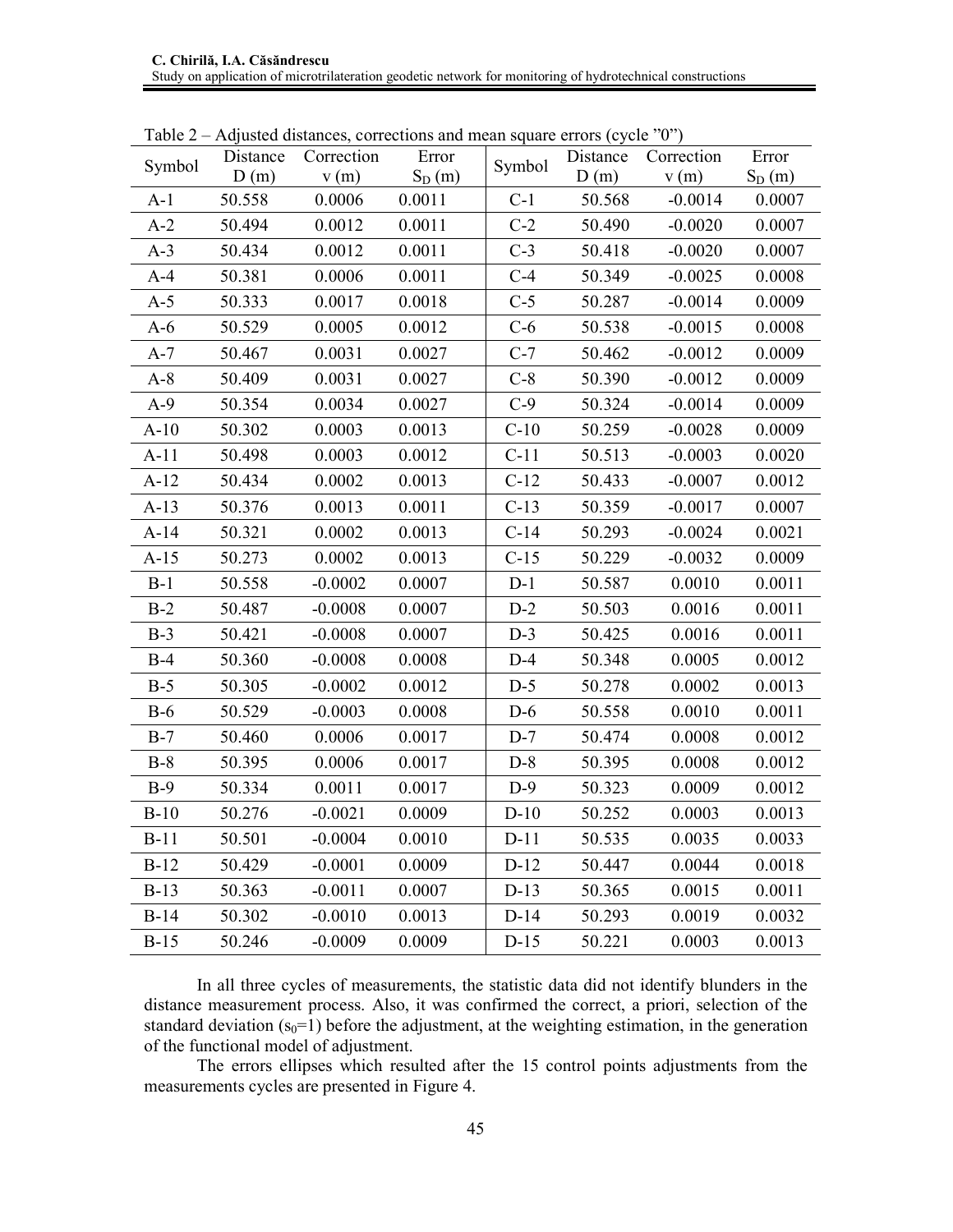

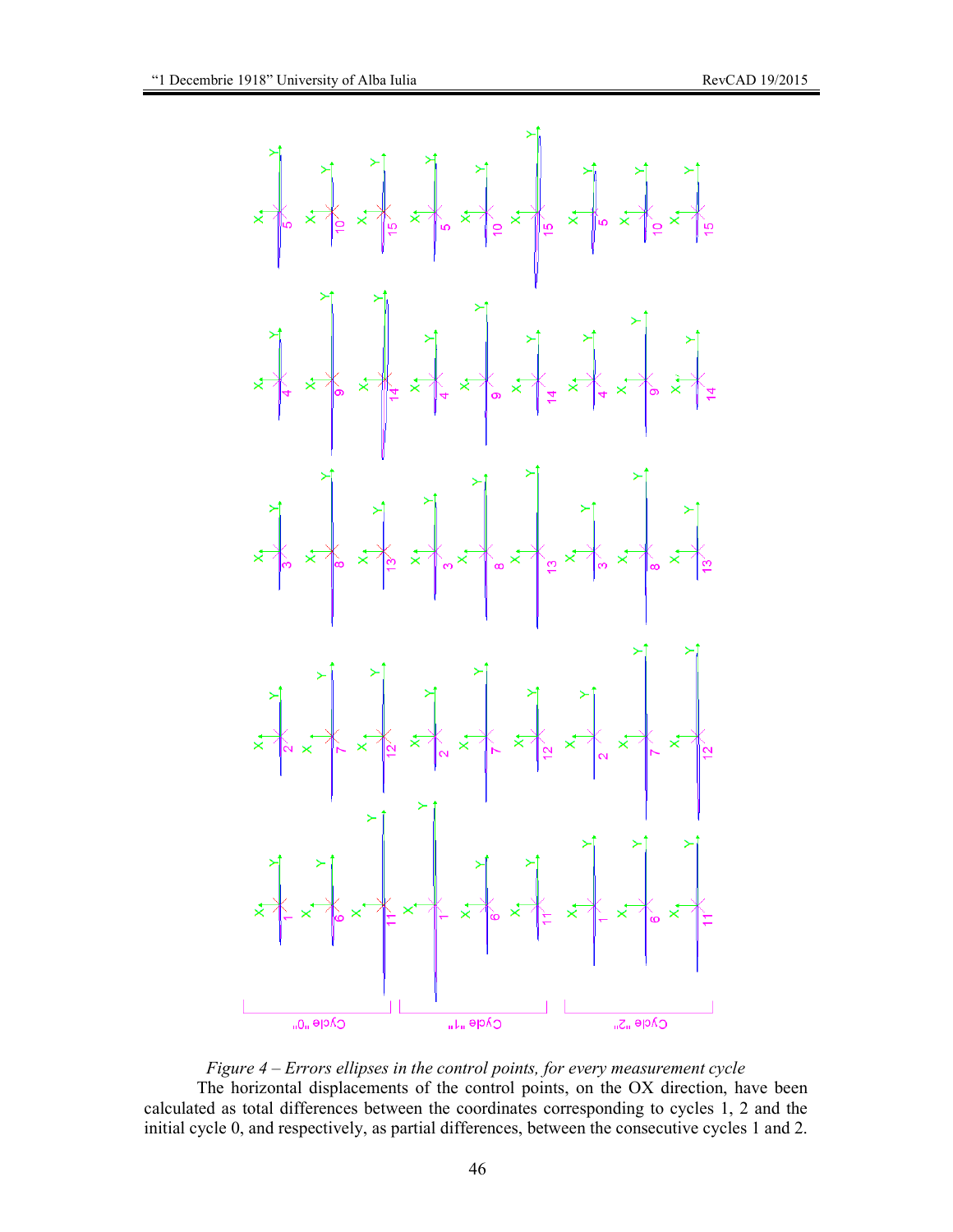This direction corresponds, in the real case of method application to dam monitoring, to the water flow direction and so, to the most probable displacements in the direction of the maximum pressure exerted on the surveyed construction (Table 3).

| on the direction of axis $\cup \Lambda$ |                       |                         |                     |  |  |  |
|-----------------------------------------|-----------------------|-------------------------|---------------------|--|--|--|
| No.                                     | Total differences (m) | Partial differences (m) |                     |  |  |  |
| point                                   | cycle $1 - cycle 0$   | cycle $2 - cycle 0$     | cycle $2 - cycle 1$ |  |  |  |
| 1                                       | $-0.0100$             | $-0.0170$               | $-0.0070$           |  |  |  |
| $\overline{2}$                          | $-0.0080$             | $-0.0170$               | $-0.0090$           |  |  |  |
| 3                                       | $-0.0070$             | $-0.0170$               | $-0.0100$           |  |  |  |
| 4                                       | $-0.0100$             | $-0.0170$               | $-0.0070$           |  |  |  |
| 5                                       | $-0.0130$             | $-0.0240$               | $-0.0110$           |  |  |  |
| 6                                       | $-0.0100$             | $-0.0180$               | $-0.0080$           |  |  |  |
| 7                                       | $-0.0090$             | $-0.0190$               | $-0.0100$           |  |  |  |
| 8                                       | $-0.0100$             | $-0.0190$               | $-0.0090$           |  |  |  |
| 9                                       | $-0.0120$             | $-0.0180$               | $-0.0060$           |  |  |  |
| 10                                      | $-0.0160$             | $-0.0260$               | $-0.0100$           |  |  |  |
| 11                                      | $-0.0110$             | $-0.0190$               | $-0.0080$           |  |  |  |
| 12                                      | $-0.0100$             | $-0.0190$               | $-0.0090$           |  |  |  |
| 13                                      | $-0.0070$             | $-0.0190$               | $-0.0120$           |  |  |  |
| 14                                      | $-0.0120$             | $-0.0220$               | $-0.0100$           |  |  |  |
| 15                                      | $-0.0150$             | $-0.0300$               | $-0.0150$           |  |  |  |

Table 3 – The horizontal displacement vectors of the control points, on the direction of axis OX

Based on the data obtained in Table 3, the graphics of the horizontal displacement vectors, on the OX axis direction, for the total displacement hypothesis have been built (*Figure 5*).



*Figure 5- The graphic of the total horizontal displacement vectors, on OX axis, for the control points for all three cycles of observations* 

As can be noticed on the above graphic, the horizontal displacement vectors of control points 5, 10 and 15 have the highest values. This fact may be explained on the ground that these points are located in a marginal position, on the last grid column, area which moved less than the rest of the plate, indicating a light slewing motion, concomitant with a little deviated displacement from the measured direction (OX axis).